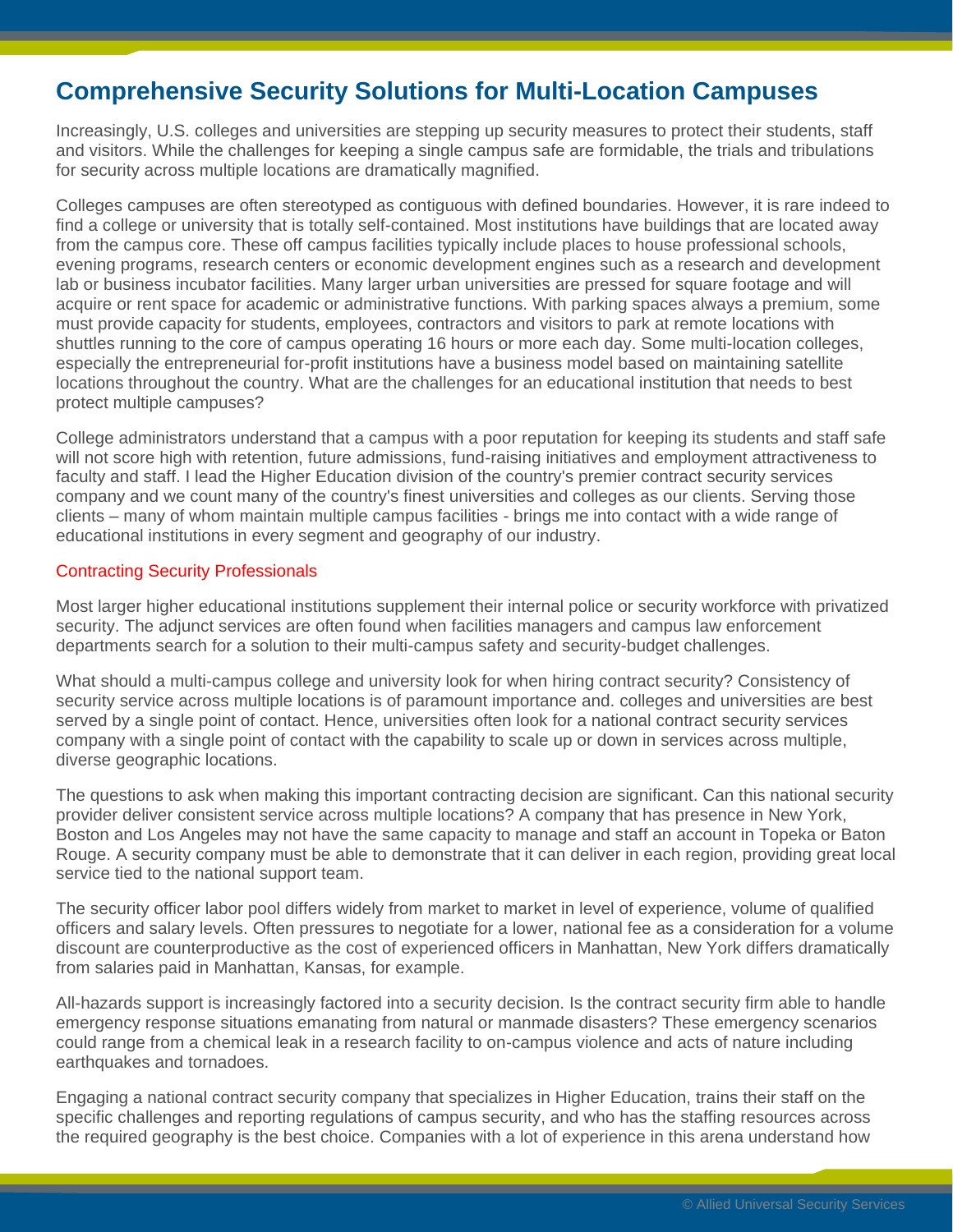their staff can work in conjunction with campus police and know how to create a strategy for the best possible security solution.

## Contracting Considerations for Multi-campus Locations

A major issue for colleges and universities is finding a security provider who has experience in protecting many different kinds of off-campus facilities. A downtown location for a public affairs program is likely to take place in an office setting. Research facilities may present challenges similar to manufacturing facilities. Universities are increasingly investing in mixed use properties so the challenges of retail and mall security must be understood. Campuses are increasingly turning to private developers to build and manage campus residence halls – and the pedigree needed to protect young adult living spaces, especially during weekend and overnight hours create a whole set of different challenges requiring knowledge of campus and national regulatory environments.

A qualified security officer can be the eyes and ears for campus police on their posts at residence halls, academic buildings and elsewhere. On college campuses, the majority of problems happen on weekends, and after 11 p.m. and before 3 a.m. With off-site commuter and continuing education colleges, students need special security care from 7 to 10 or 11 p.m. as they navigate their way to mass transit hubs or darkly lit parking lots.

Another challenge for the off-campus location is the cold start. Where a campus security force may assemble for roll call and disperse to their posts after receiving instruction, the multi-campus security officer typically reports and checks in to their assignment without supervisory oversight. What does your security company provide to ensure the accountability that a post is filled? What is the supervisory oversight that is provided to the officer for instruction and relief? Is the security company able to ensure that your officer is getting the support s/he needs.

#### Student Guards?

Historically, student workers have been a ready source of relatively low-cost part-time security workers. Expecting students to monitor other students can be a slippery slope as student officers wrestle with peer pressure issues and being called upon to enforce policy in a manner that is outside their comfort zone. While many students perform diligently in this role, there are numerous challenges to scheduling, training, background checking, and managing a student security work force that add significantly to the perceived hourly cost and expose those protected to additional risk.

In recent years, a growing practice is the contracting of residence hall monitoring functions to professional security companies whose core competency is recruiting, vetting, training, providing uniforms for, and managing officers who are accountable for the personal and property safety of the buildings they protect. Critical to the success of such arrangements is a program that ensures that security officers master the fundamentals of protection as practiced, and regulated, in an institutional environment including understanding of the legal framework as well as the as well as the culture of a college or university.

The key is defining a specific role for the contract security officers who can perform many of the routine tasks (e.g., personal safety escort services, foot patrols, parking details, vehicle assists, etc.) and also supplement building safety and maintenance systems. Well-trained and experienced contract security providers are able to monitor and patrol student residence halls and maintain a higher degree of safety, security and impartiality, without incurring the heavy costs associated with employing law enforcement personnel or additional residence hall staff.

#### Safety Awareness on Campus

Security On Campus, Inc. was formed twenty years ago by Connie and Howard Clery in response to the death of their daughter Jeanne who was robbed, raped and murdered by a student she did not know while she was sleeping in her college dorm. The doors to her dorm, which should have been locked, were propped open by